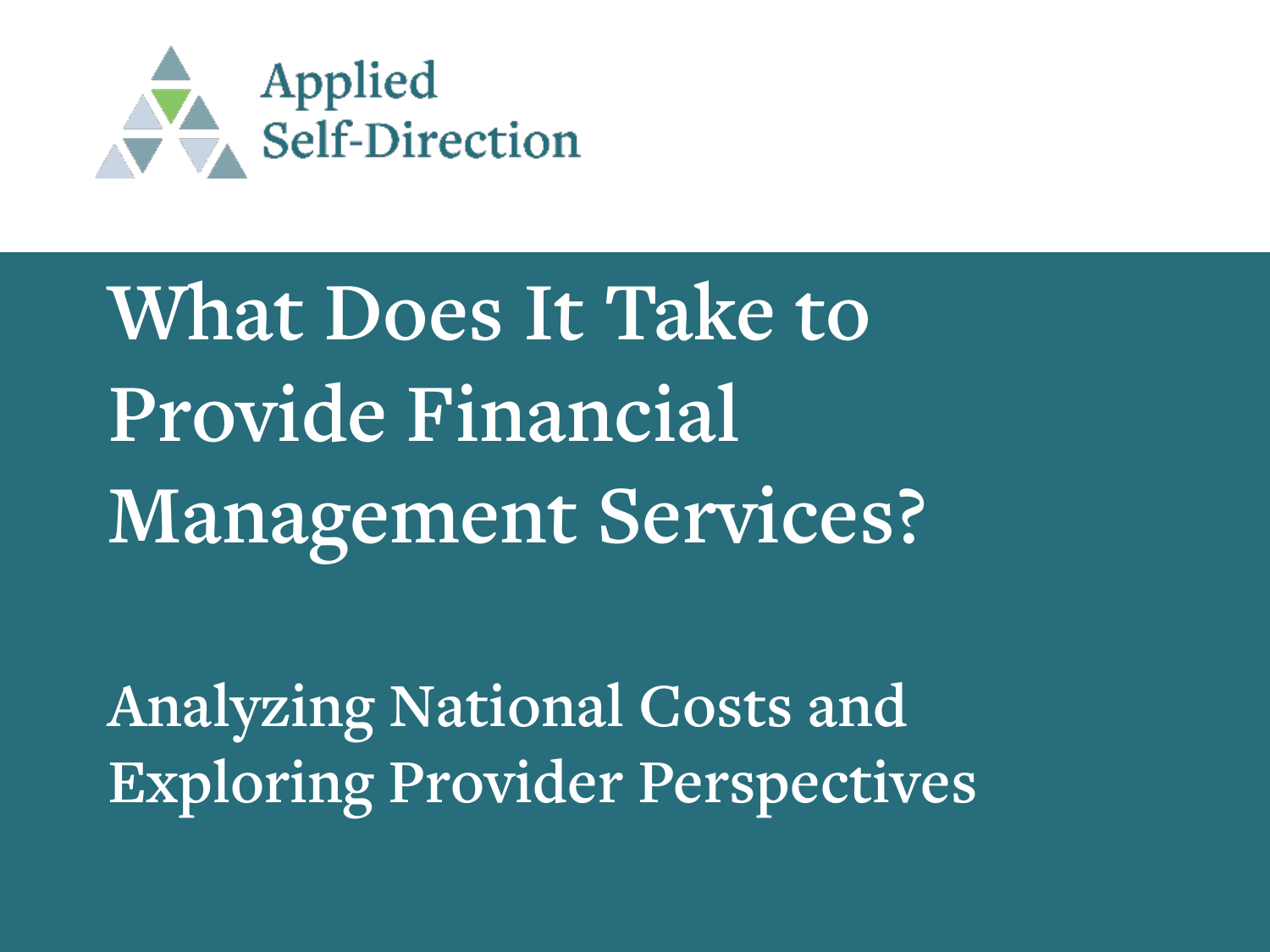## **Agenda for Today's Session**

- Explore state-reported expenditure data from 1915(c) waivers in which FMS is structured as a waiver service
- Look at national averages, medians, and ranges for FMS costs
- Discuss drivers of FMS cost and their considerations with recommendations for states
- Time for discussion and  $Q\&A$

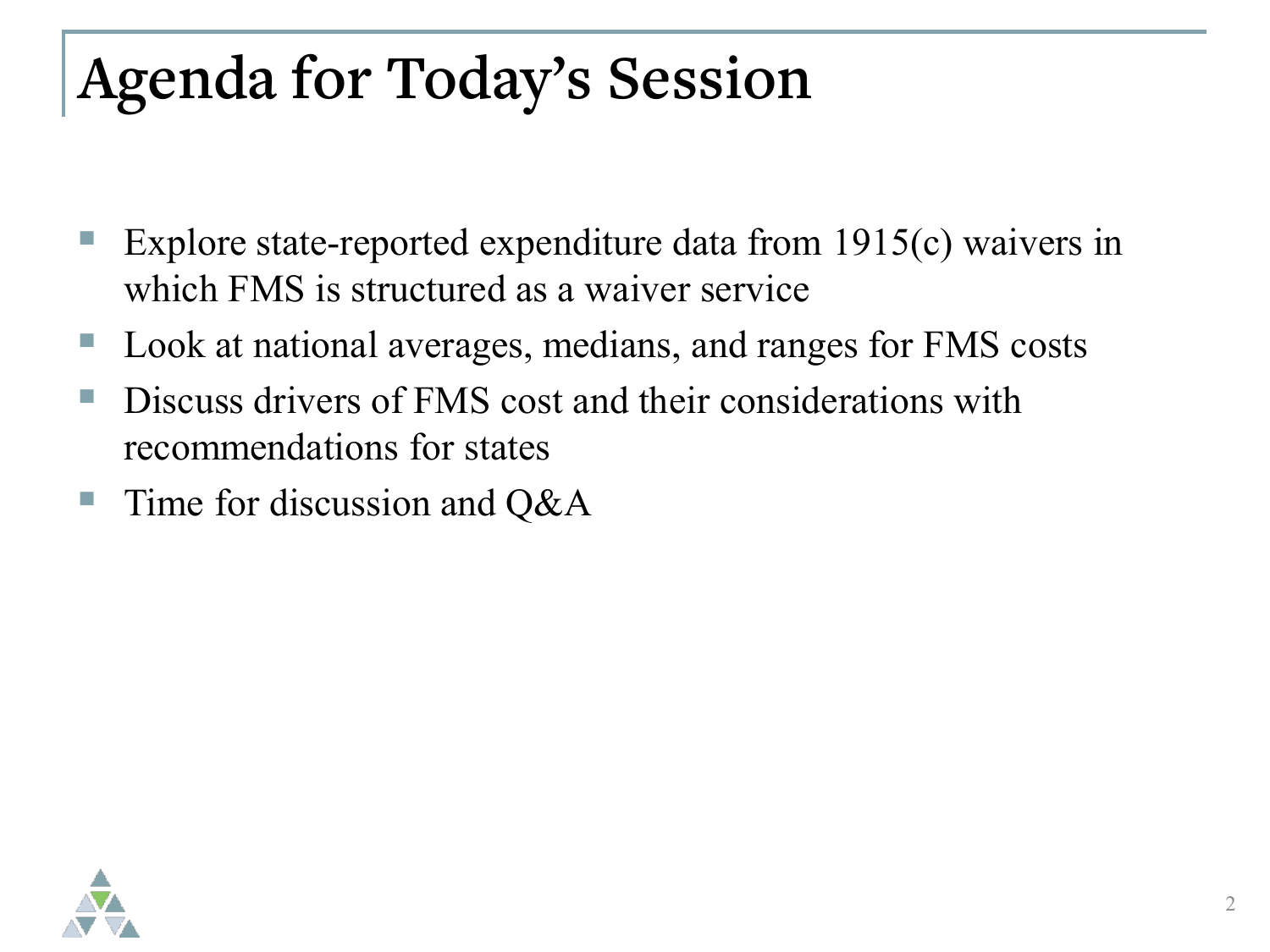#### **Where Is This Data From?**

- This data is sourced from 1915(c) waivers in which FMS is structured as a waiver service
- Under federal Medicaid law, states are required to report the costs of waiver services to ensure that per capita costs do not exceed the costs of equivalent care in an institutional setting
	- $\Box$  These costs are reported in Appendix J of the waiver application
	- □ When FMS is structured as an administrative activity, states do not report these costs in Appendix J
- **Note**: This data should not be treated as comprehensive as it does not include FMS as an administrative activity or FMS in non-waiver programs
	- $\Box$  What it does provide is general figures and opportunities for further research and discussion

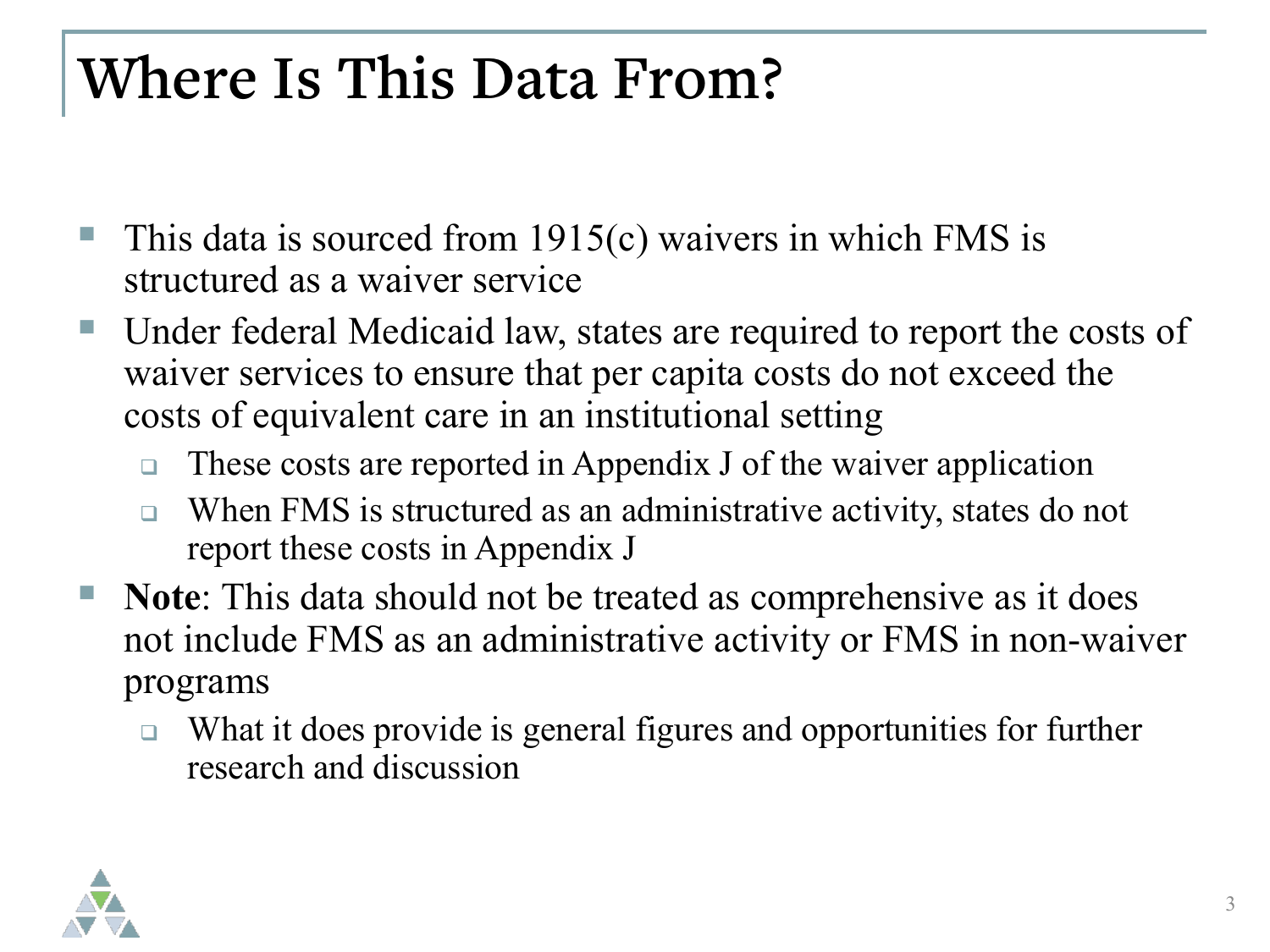#### **States with FMS as a Waiver Service**

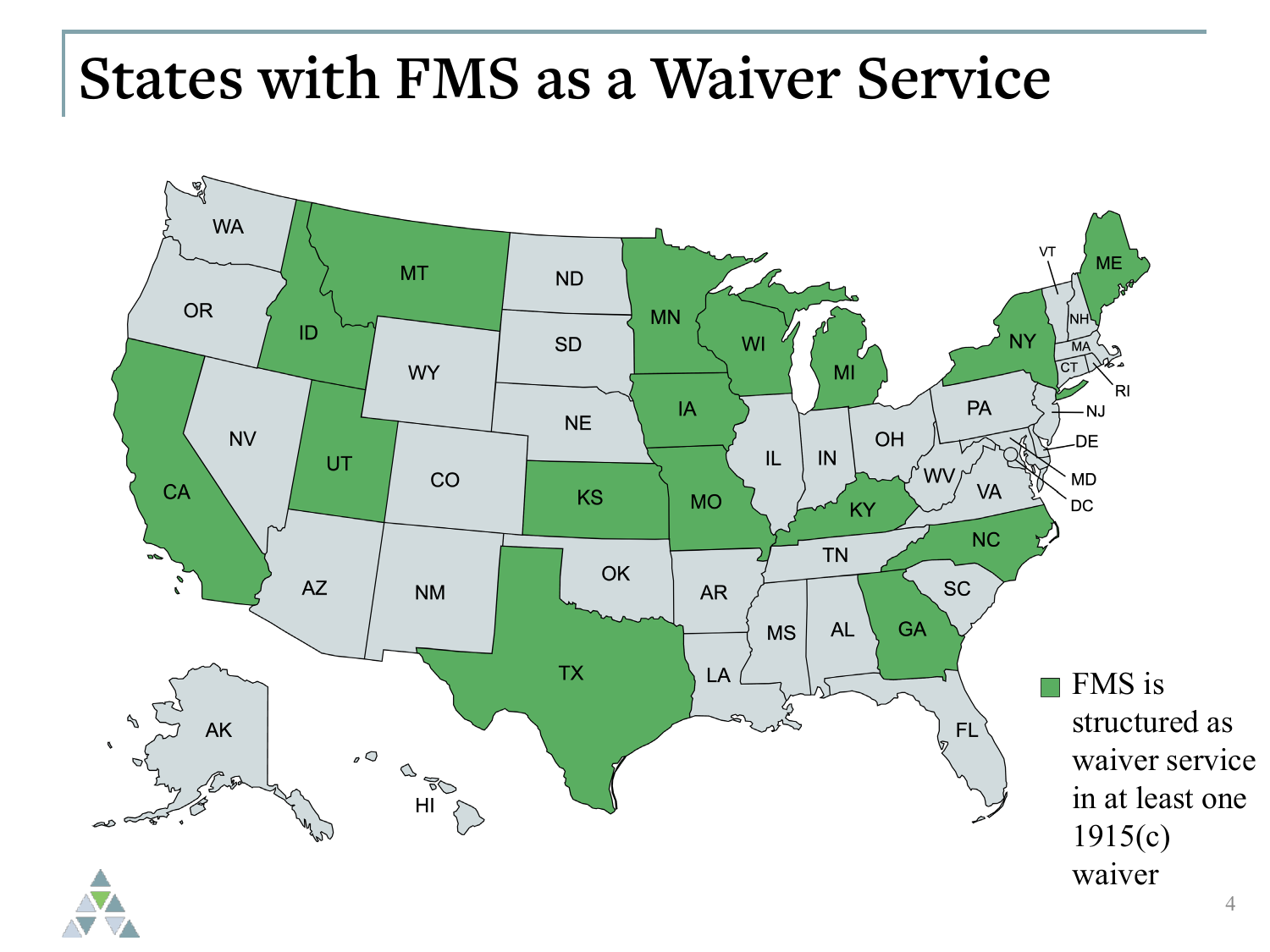#### **What We Did**

- First, we analyzed all waivers with FMS as a waiver service
- Next, we excluded waivers that had FMS "bundled" into a broader waiver service so that FMS-specific costs could not be isolated in the state's cost reporting
- While most states reported FMS costs in a per-member-per-month format, we did some conversions for states that reported in alternate formats, such as per 15 minutes
- Today's session will report in the aggregate; state-by-state data will be released later in Spring 2022

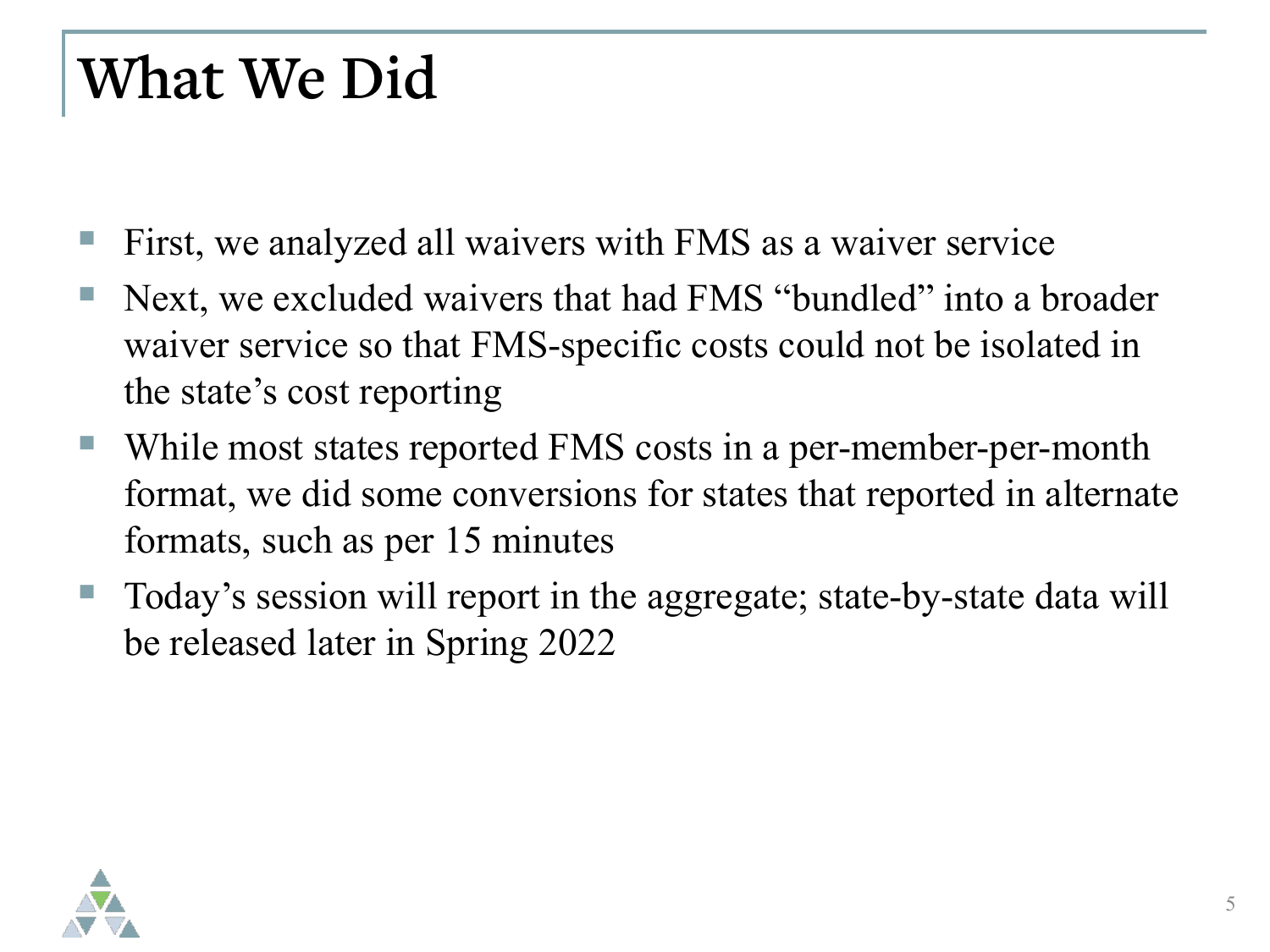### **Caveats Before We Get Into The Numbers**

- As we expected, there is a huge range in state-reported costs of FMS
- There is no single "magic number" or range that a majority of programs fall into
- The cost and complexity of FMS is dependent upon myriad factors, including:
	- □ State choices regarding program design
		- Budget authority vs. employer authority-only, Agency with Choice vs. Fiscal/Employer Agent, complexity of self-directed service structure, whether FMS also provides Information and Assistance services, EVV, etc.
	- **Program enrollment**
	- □ FMS provider qualifications and requirements
	- □ FMS scope of work

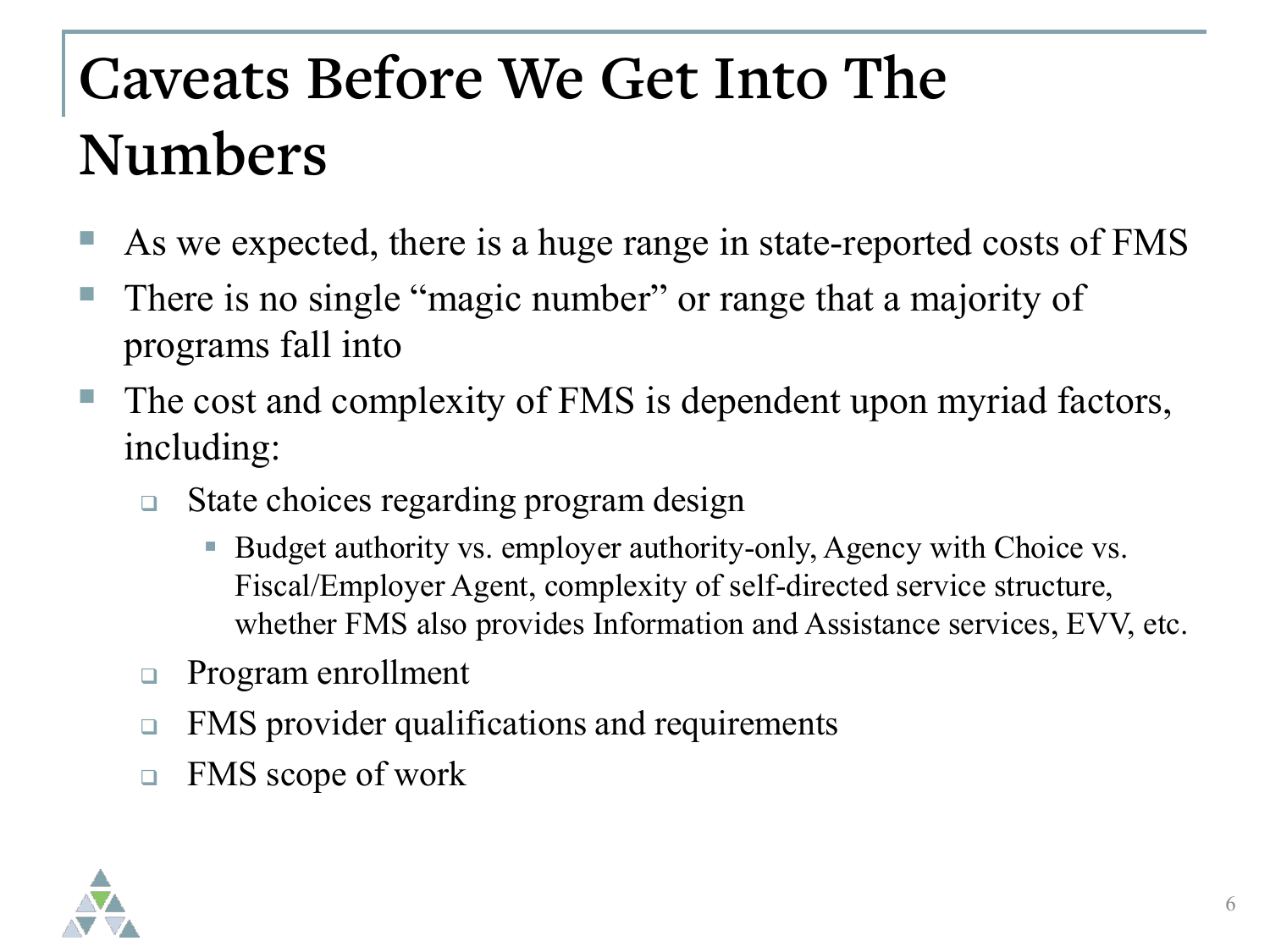#### **Final Notes**

- As part of the waiver approval process, states must report estimated costs for each year for which the waiver is approved
- Since waivers are approved on a rolling basis rather than all starting and renewing at the same time, we included the minimum and maximum FMS estimated cost from across all waiver years
	- $\Box$  In many cases, these were identical, but not always

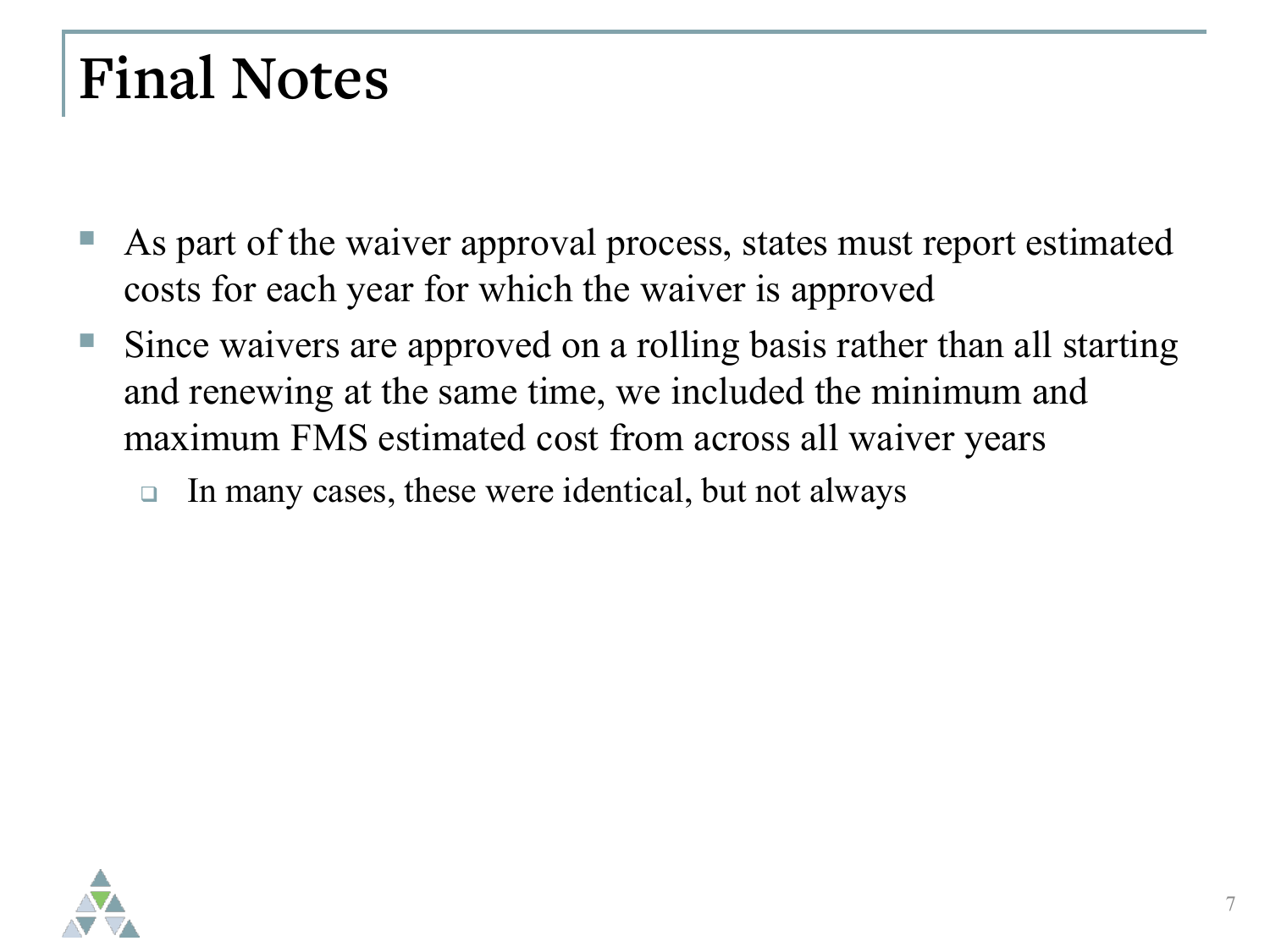## **FMS Costs: Waiver Data Across All Populations**

- **Median state-reported cost of FMS as a waiver service:**
	- **S95.79 \$103.53 per member per month**
- **Average state-reported cost of FMS as a waiver service:**
	- $\Box$  \$114.07 \$122.06 PMPM
- **Range**: \$53.27 \$557 PMPM

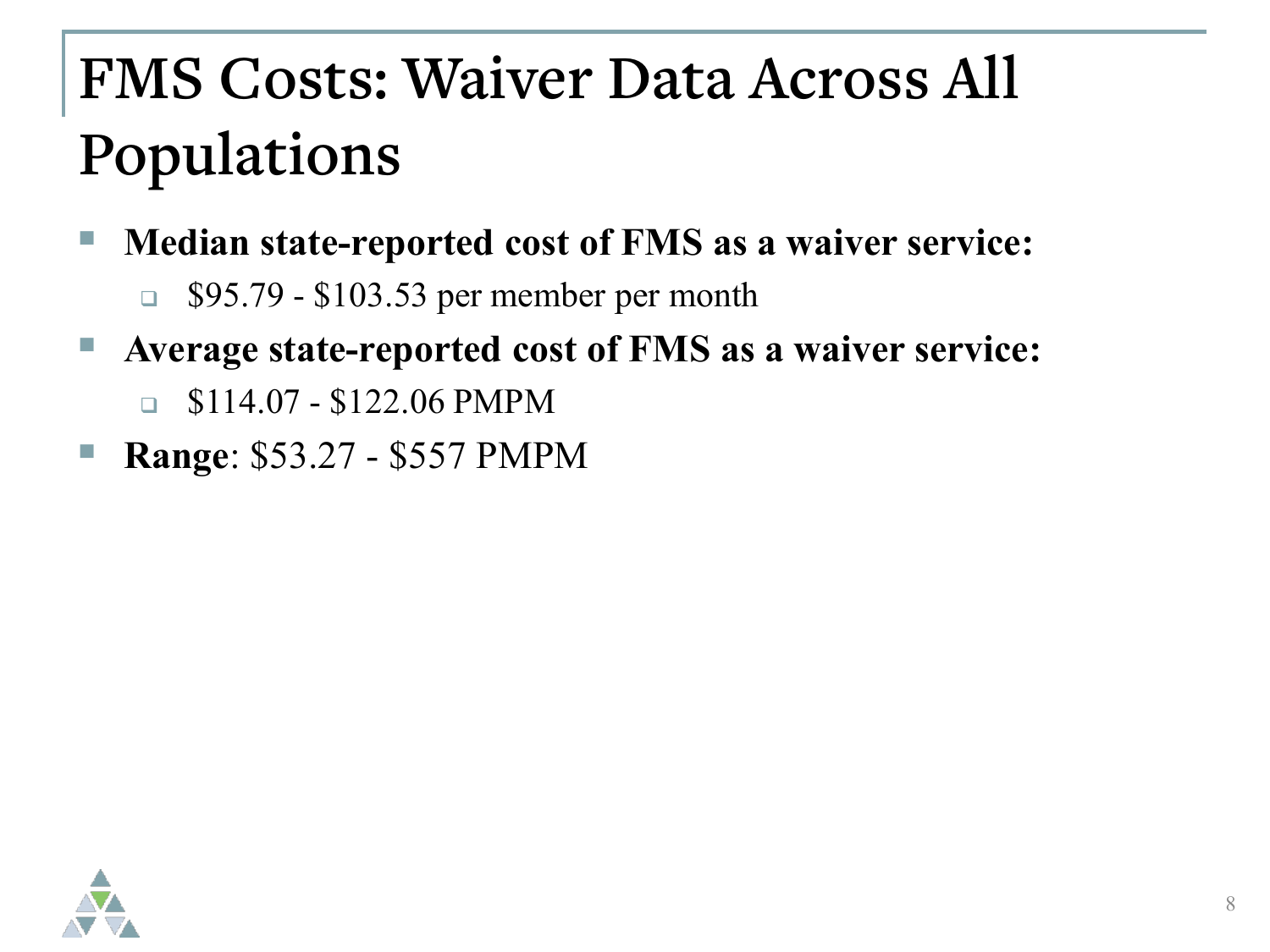#### **FMS Costs: Waiver Data Across All Populations**

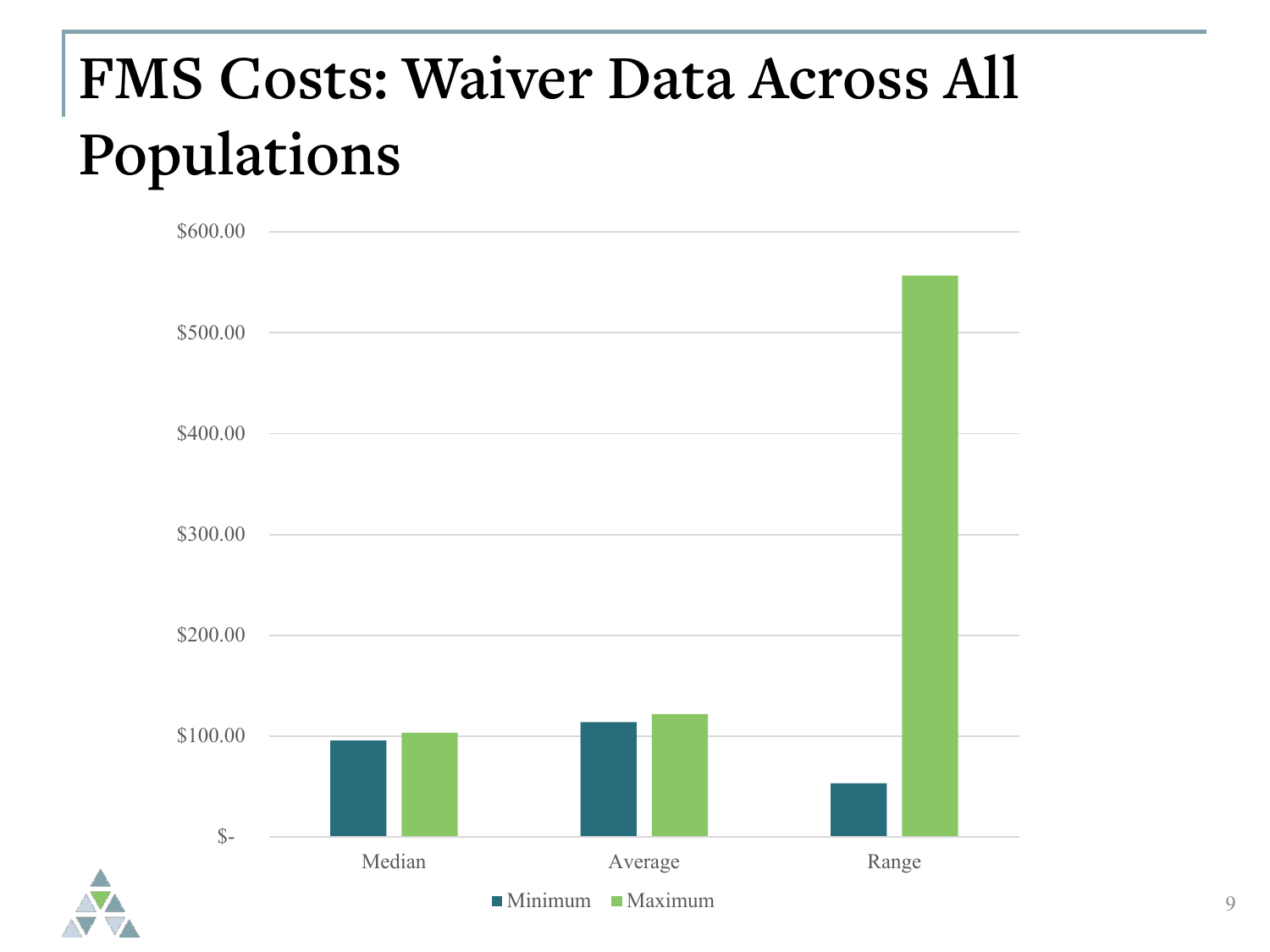# **FMS Costs: Fiscal/Employer Agent FMS Only**

- **Median state-reported cost of F/EA FMS as a waiver service:**
	- $\Box$  \$95.79 \$98.66 per member per month
- **Average state-reported cost of F/EA FMS as a waiver service:**
	- $\Box$  \$109 \$114.69 PMPM
- **Range**: \$66.67 \$227.77 PMPM

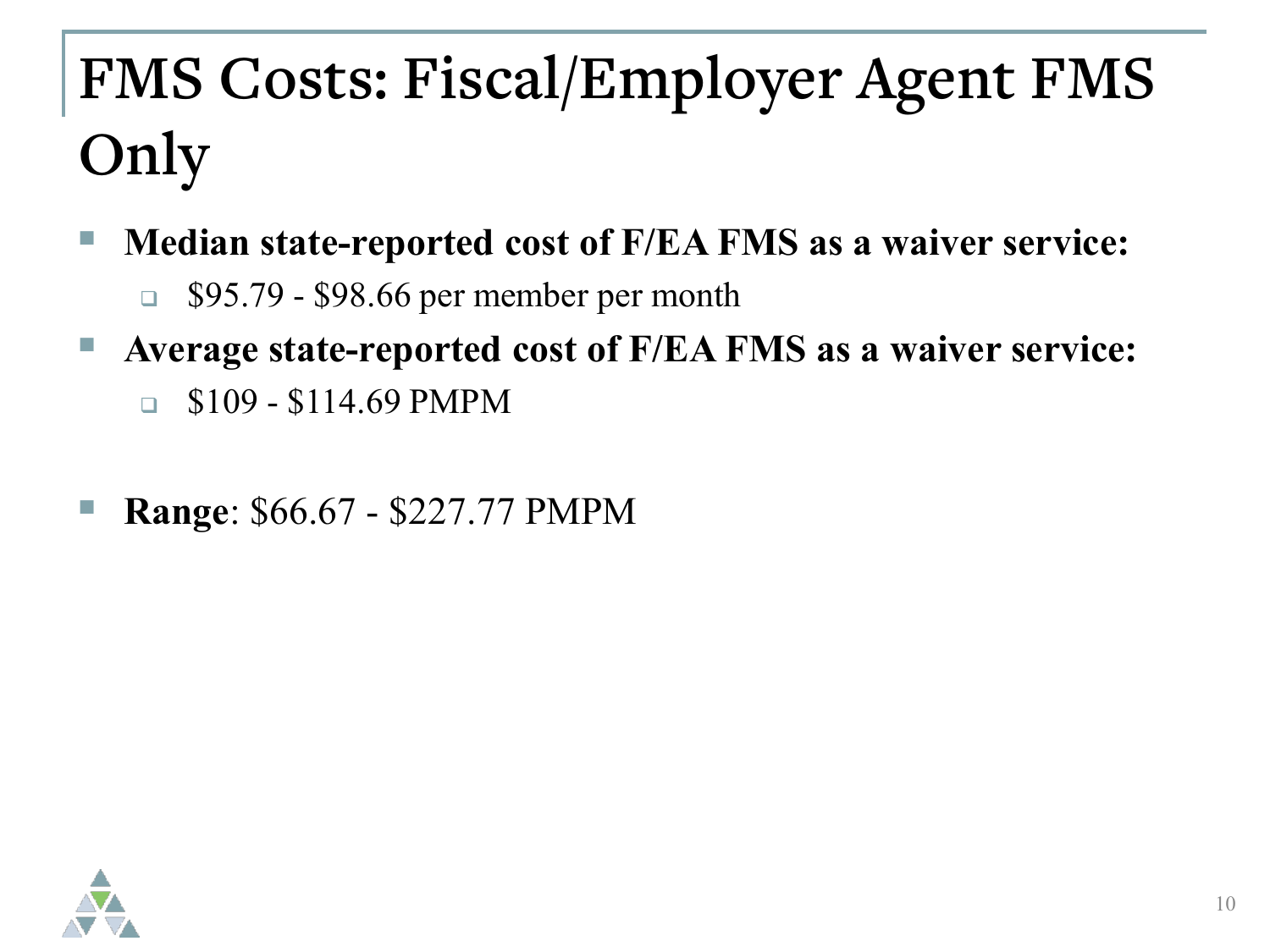# **FMS Costs: Fiscal/Employer Agent FMS Only**



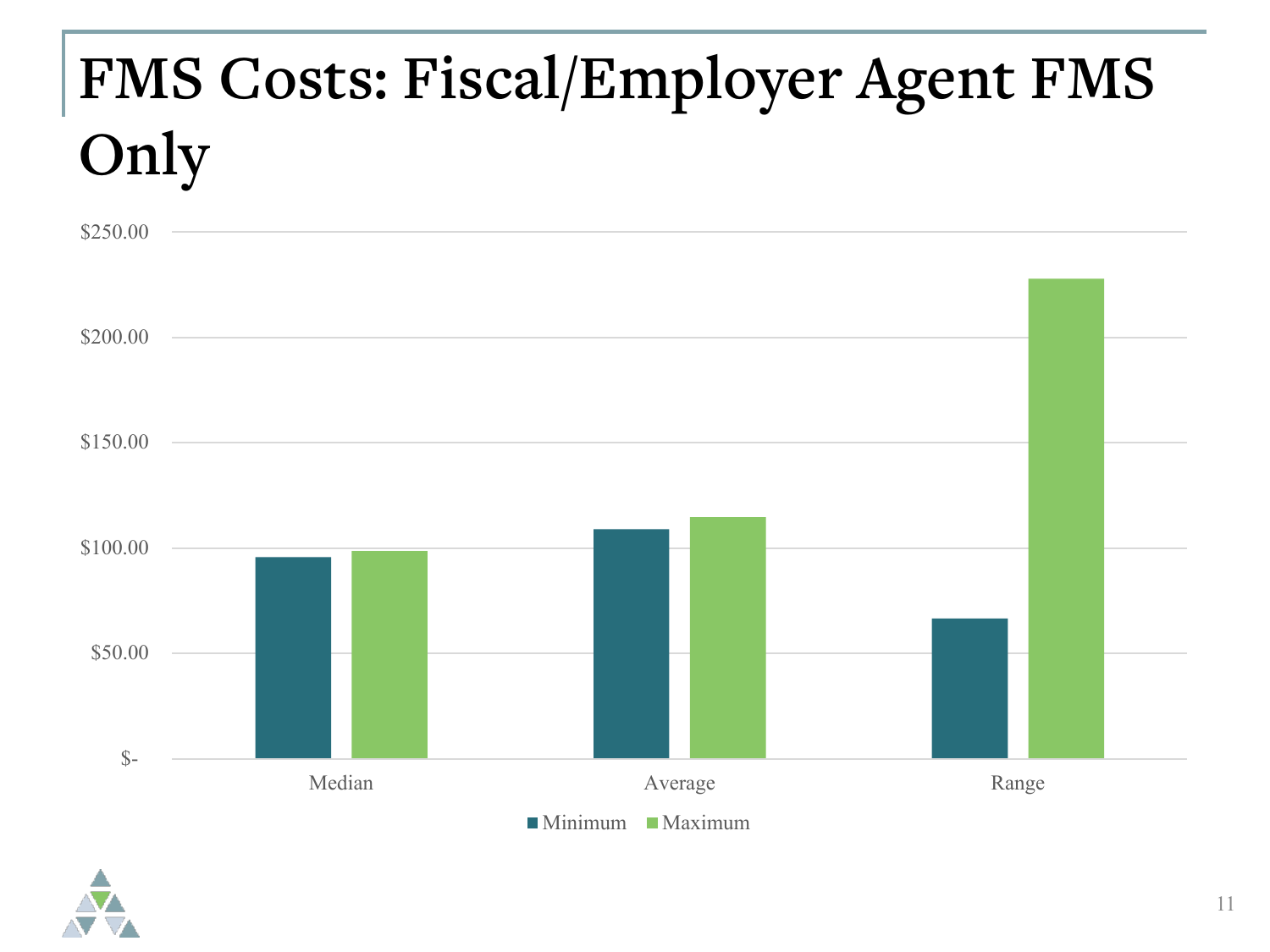#### **FMS Costs: Programs Serving Aging/Adults with Physical Disabilities Only**

- **Median state-reported cost of FMS to this population:**
	- $\Box$  \$86.90 \$95.24 per member per month
- **Average state-reported cost of providing FMS to this population:** 
	- $\Box$  \$91.93 PMPM \$93.96 PMPM
- **Range**: \$53.27 \$172.68 PMPM

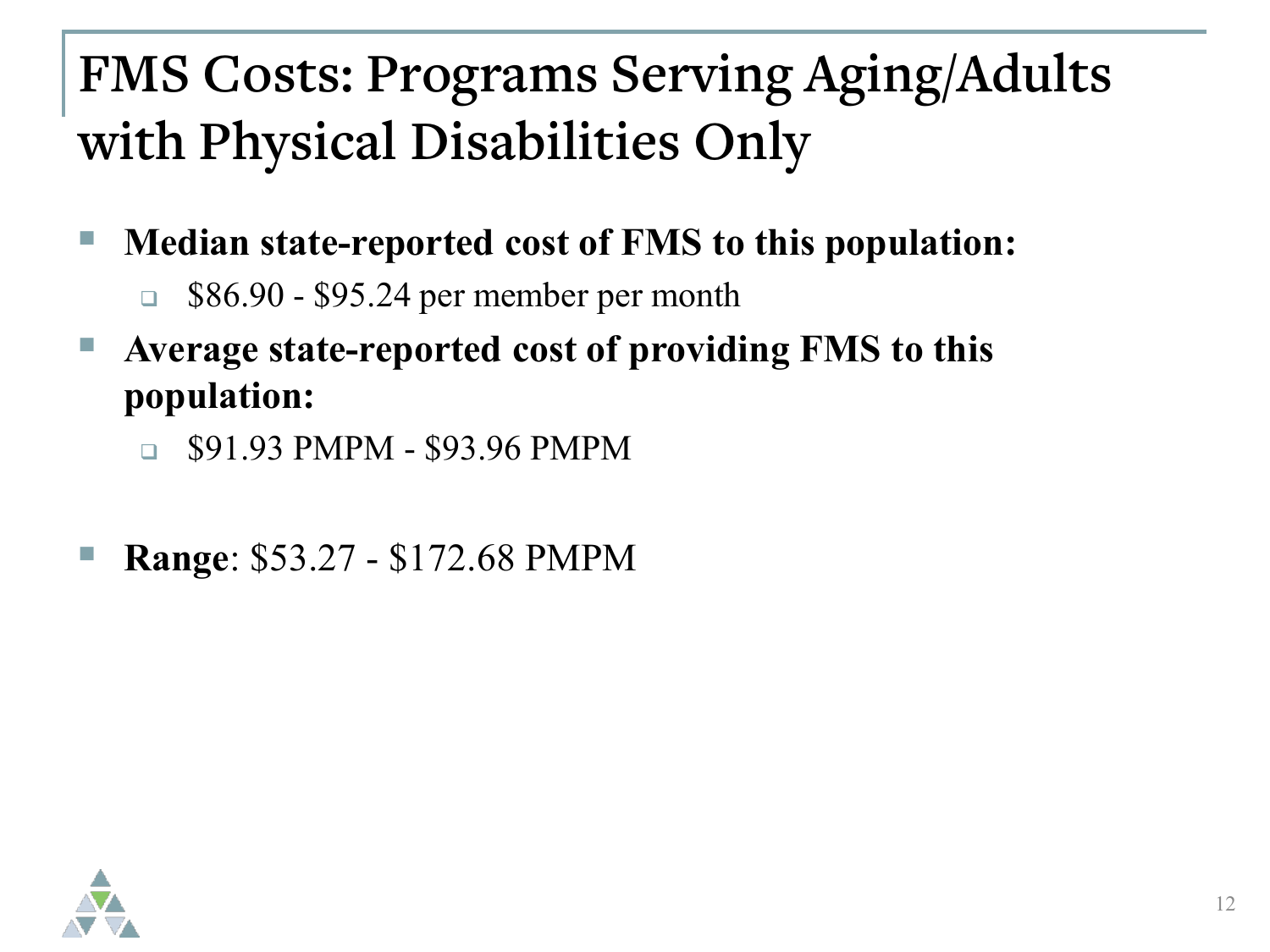#### **FMS Costs: Programs Serving Aging/Adults with Physical Disabilities Only**



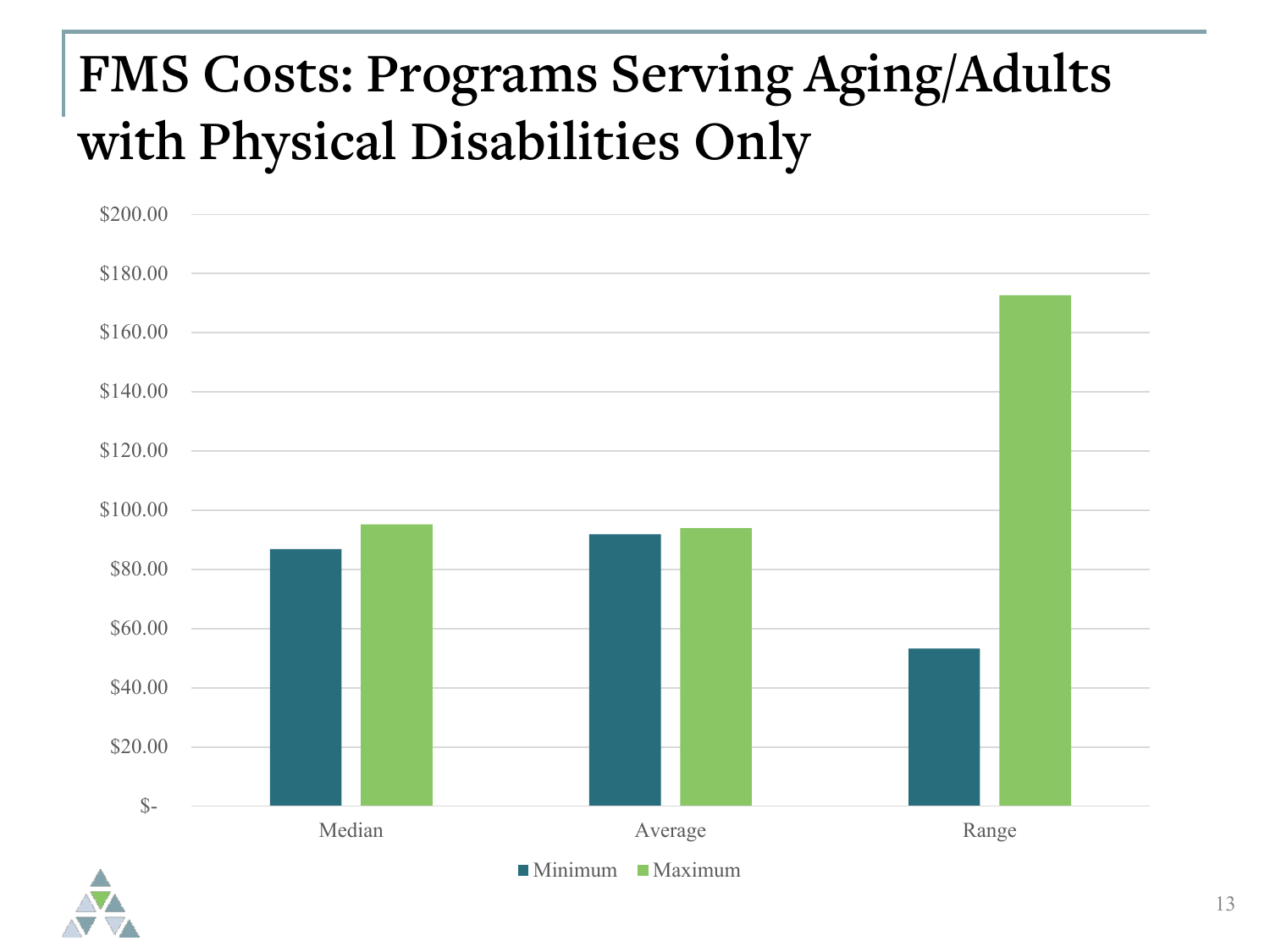### **FMS Costs: Programs Serving People with Intellectual & Developmental Disabilities**

- **Only Median state-reported cost of providing FMS to this population:**
	- $\Box$  \$114.43 \$129.55 per member per month
- **Average state-reported cost of providing FMS to this population:**
	- $\Box$  \$140.80 \$149.21 PMPM
- **Range**: \$53.27 \$557 PMPM

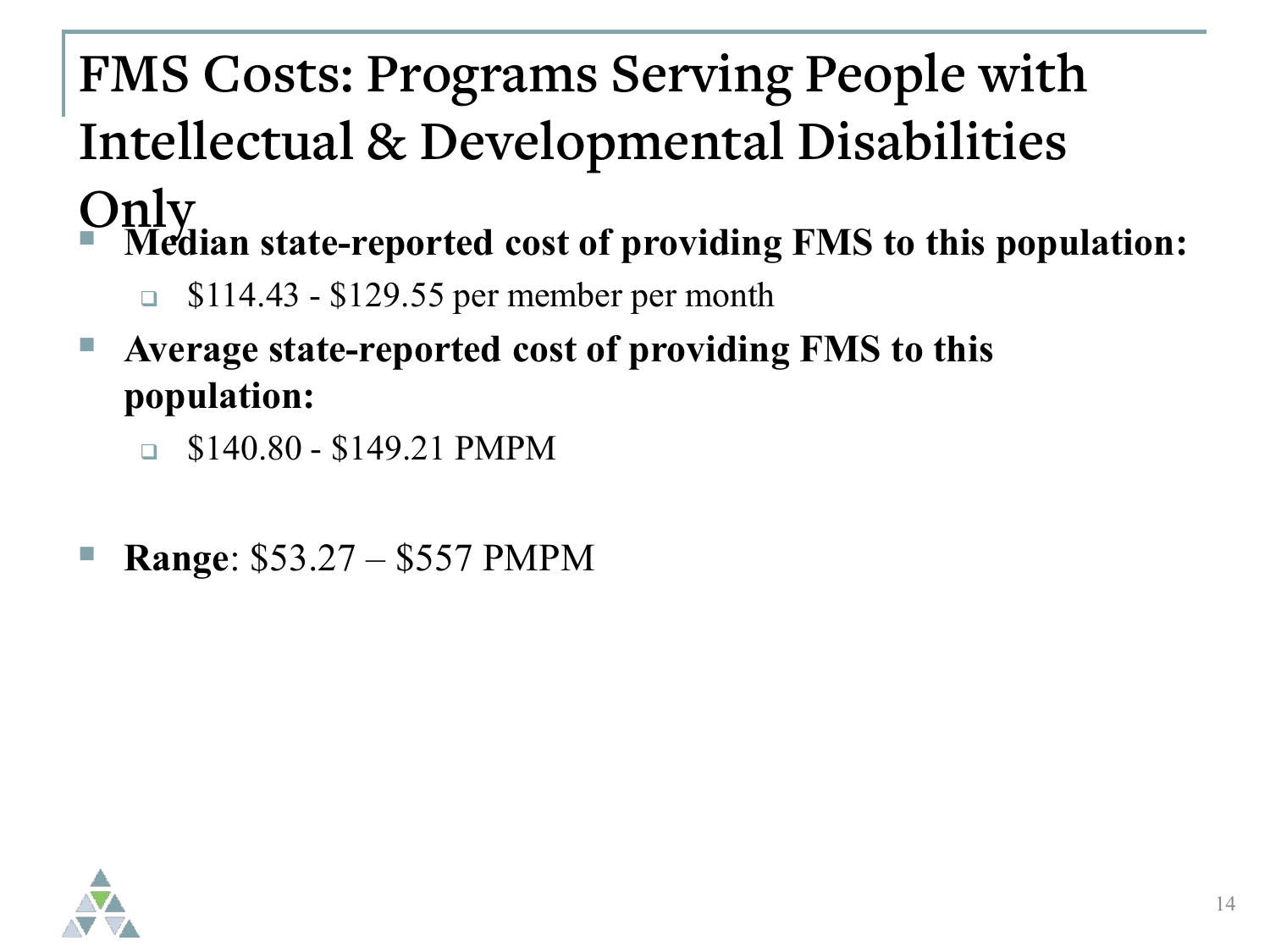#### **FMS Costs: Programs Serving People with Intellectual & Developmental Disabilities**   $\Omega$

| \$400.00                                         |  |
|--------------------------------------------------|--|
| \$300.00                                         |  |
| \$200.00                                         |  |
| \$100.00                                         |  |
| $\mathcal{S}$ -<br>Median<br>Average<br>Range    |  |
| $\blacksquare$ Minimum<br>$\blacksquare$ Maximum |  |